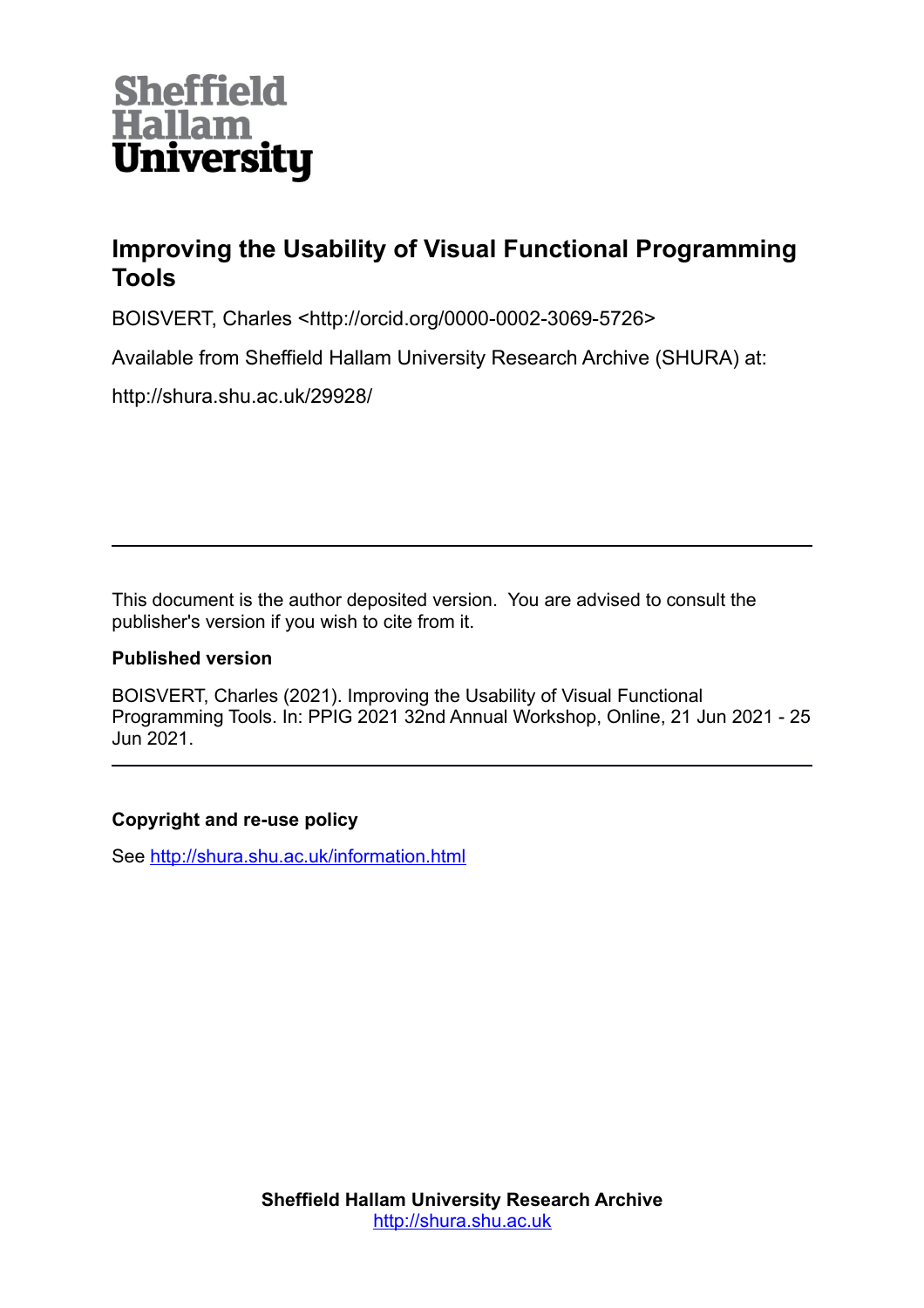# **Improving the Usability of Visual Functional Programming Tools**

#### Charles Boisvert

c.boisvert@shu.ac.uk Department of Computing Sheffield Hallam University

#### **1. Introduction**

This short report presents reflections on the design challenges of a visual functional programming environment. Some early work is presented in (Boisvert, Roast, & Uruchurtu, 2019, 2021); here we will investigate design difficulties and propose reflections on what they reveal.

## **2. Some Background**

2.1. The *boxes-and-wires* model

Lambda calculus' mapping to directed acyclic graphs provides a visual model, summarised table 1. The graph, or model, can read as a data flow.

| <b>Notation</b> | <b>Represents</b>                       | <b>Graphical equivalent</b> |
|-----------------|-----------------------------------------|-----------------------------|
| $\mathcal{X}$   | Variable                                |                             |
|                 | Function $f$                            |                             |
|                 | (with one parameter)                    |                             |
| $f^{\chi}$      | Application                             |                             |
|                 | (function $f$ is applied to a variable) |                             |
| gfx             | Function composition                    |                             |
|                 | (g is applied to the result of $fx$ )   |                             |

*Table 1 – Basic elements to represent function application as a graph*

The visual result (outlined fig 1) is clear and popular: Many visual functional tools build on the *boxesand-wires* model.



*Figure 1 – Outline of a simple workflow in the boxes-and-wires model*

Current examples include Orange, a data mining tool aimed at scientists (University of Ljubljana Bioinformatics Laboratory, 2019); Unreal, a platform widely used in game development (Unreal Engine Team, n.d.); and Luna, which can be controlled through visual or textual representation (Luna Team, n.d.; Moczurad & Malawski, 2018).

But the complete model has to include  $\lambda$ -abstraction and function application. Both are shown table 2.

Technically, this yields a complete and consistent model. But the difficulty interpreting it is evident: in this representation, functions used as data are wires input into and output from other boxes. This breaks the initially simple model where functions are boxes and data are wires.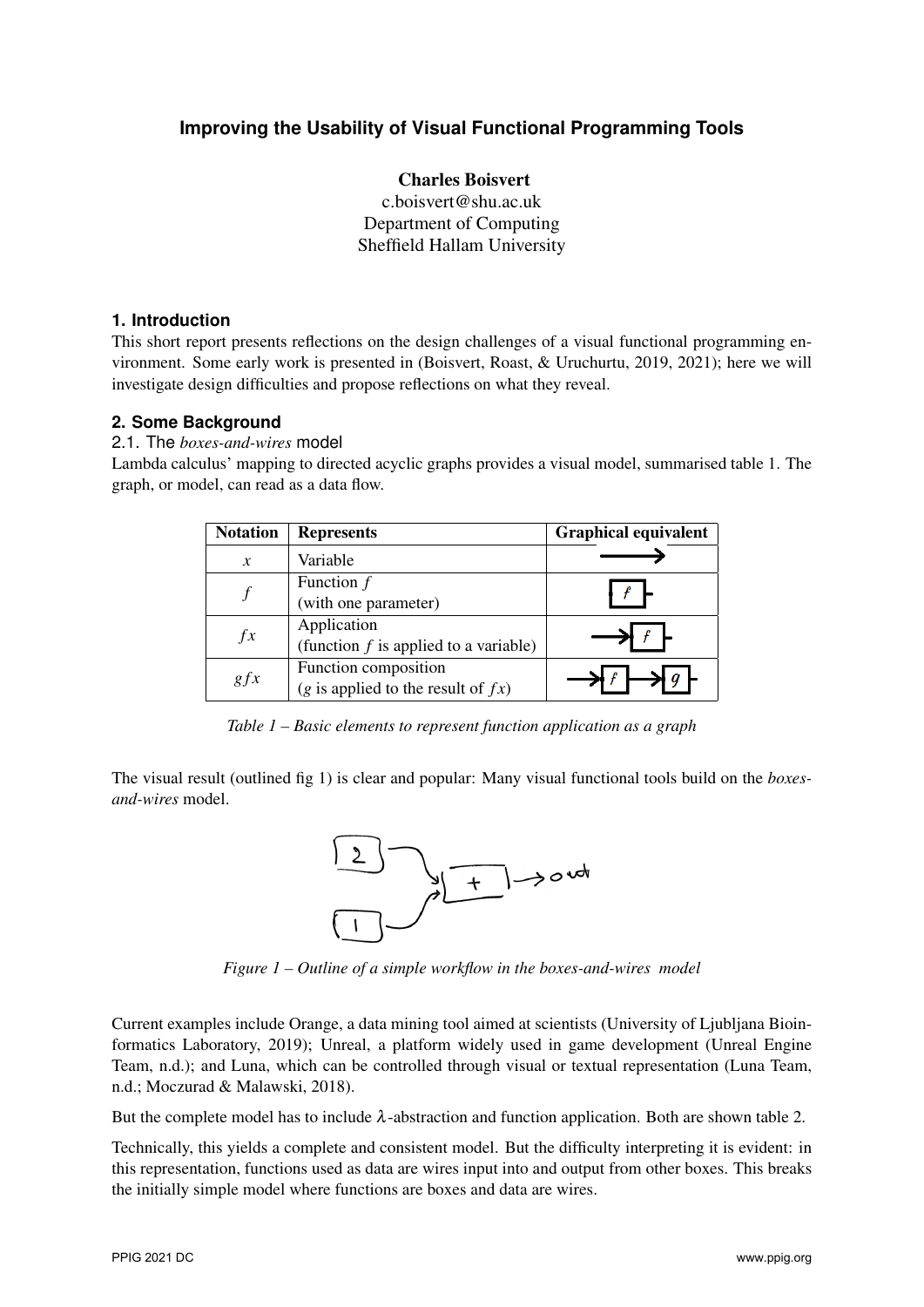| <b>Notation</b> | <b>Represents</b>                                                         | <b>Graphical equivalent</b> |
|-----------------|---------------------------------------------------------------------------|-----------------------------|
| f x             | Application<br>(function $f$ is applied to variable $x$ )                 |                             |
| $\lambda x.f$   | $\lambda$ -Abstraction<br>(parameter $x$ is extracted from function $f$ ) |                             |

*Table 2 – A function for* λ*-abstraction*

#### 2.2. Analysing notations

Two frameworks, Cognitive Dimensions of Notations (Green & Blackwell, 1998) and Physics of Notations (Moody, 2009), were used to provide some insight in the notations used. The detailed discussion is available in Boisvert et al. (2021), but some important points are the hard mental operations needed to manipulate  $\lambda$ -abstraction, the very diffuse notation that result when denoting anything but the most trivial processes, and the abstraction-hardness that make it difficult to refactor the graph into a more readable, less detailed form. Figure 2 illustrates this very clearly.



*Figure 2 – A simple graph (left) turns unreadable even in a program as simple as* fizzbuzz *(right).*

## **3. Supporting a mental model**

One perspective on the problem is provided by Wenger (2014)'s study of Artificial Intelligence and Tutoring Systems. Wenger argues for *epistemic fidelity*: a strong correspondence between the system's internal knowledge representation, its external interface, and the *epistemic source* of the knowledge.



*Figure 3 – In a communicable system, epistemic model, interface, and process model closely match*

From this point of view, the *boxes-and-wires* model associates a process model to a notation that represents it consistently. But —in its naive form at least— abstraction-hardness makes it difficult to interpret and act on representations, thereby making it a poor epistemic model, difficult to reason with. Improving